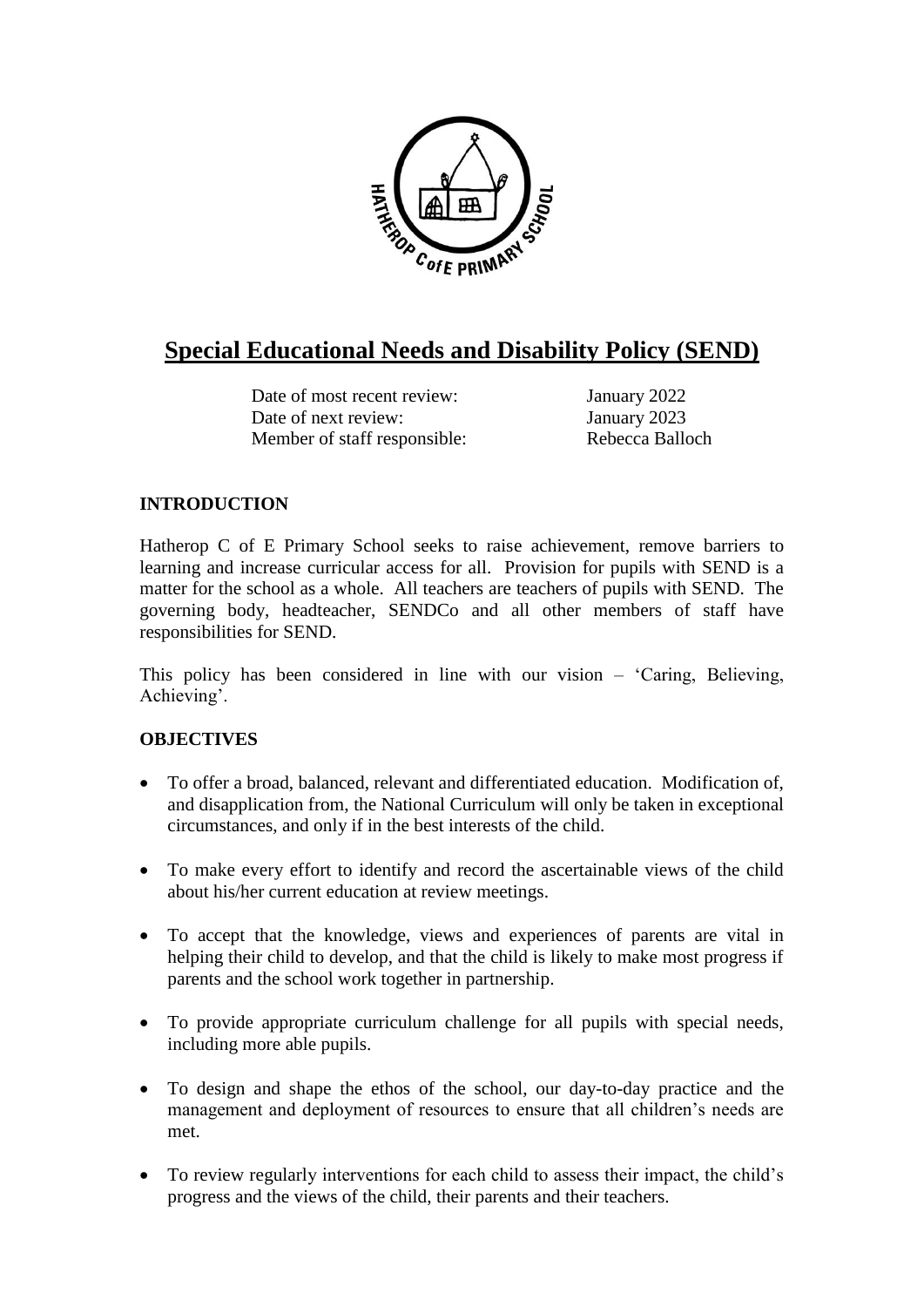- To make sure that all outside agencies work together to ensure that any child's special educational needs are identified early.
- To work closely in co-operation with other agencies to ensure that pupils' needs are met.

# **ROLES AND RESPONSIBILITIES**

#### **The SENDCo** (Mrs Balloch)

- Oversee the day to day operation of the school's SEND policy.
- Co-ordinate provision for children with SEND.
- Liaise with and advise fellow teachers.
- Manage and support TAs (Teaching Assistants), assisting with their performance management.
- Oversee annual review processes.
- Oversee the records of children with SEND.
- Contribute to the in-service training of staff.
- Liaise with external agencies including the LA's support services, outreach services and voluntary bodies.
- Liaise with the governing body.

# **The Governing Board of the school, in cooperation with the Head teacher**

- Establish the appropriate staffing and funding arrangements and maintain a general oversight of the school's work with SEND pupils.
- Appoint a governor with specific responsibility for SEND who will meet three times a year with the SENDCo.

# **The Class Teachers**

- Deliver high quality teaching for all their pupils, taking account of strengths and gaps in learning.
- Assess and analyse progress for all their pupils and share this information with the Senior Leadership Team and with parents/carers.
- Use their professional judgement to identify pupils making less than expected progress – given their age and individual circumstances – and refer this to the SENDCo.
- Devise additional or different strategies/interventions for those pupils identified as SEND, with advice from the SENDCo and outside agencies if necessary.
- Produce 'My Plans' and then, if necessary, 'My Plan+' and possibly an application for an 'Education Health and Care Plan' (EHCP), with support from the SENDCo.

# **Other roles responsible for SEND**

- (a). Head teacher: Mrs Hancock
- (b). Teaching Assistants
- (c). SEND governor: Ms Angie Bray
- (d). Designated teacher for Safeguarding: Mrs Hancock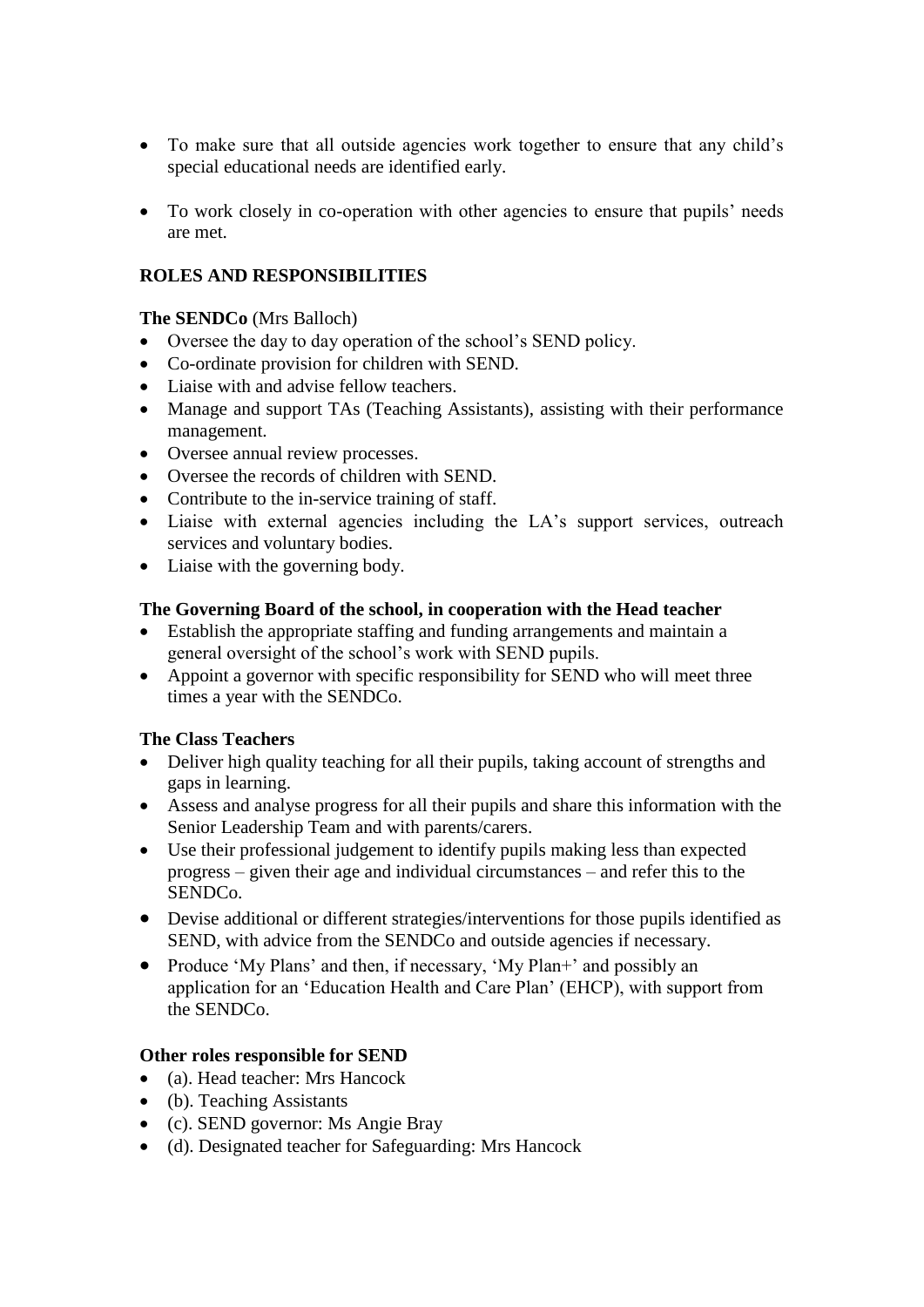#### **ADMISSION ARRANGEMENTS**

The LA admission policy applies to all children irrespective of their educational needs. The school acknowledges in full its responsibility to admit pupils with already identified special educational needs as well as identifying and providing for those not previously identified as having SEND.

#### **ALLOCATION OF FINANCIAL RESOURCES**

Generally, the funding for special needs comes from the school's own budget. If a child has a statement or an Education, Health Care Plan there may be additional funding provided. This funding would be used for resources as appropriate to the pupil's needs.

#### **IDENTIFICATION, ASSESSMENT, PROVISION AND REVIEW.**

Teaching staff at Hatherop School have the experience and professional expertise to recognise which children may be developing a learning or behaviour problem, are not working to their full potential, or exhibit particularly high attainment for their age group.

Identification and assessment of pupils with possible SEND is made initially by teacher judgement. This is based upon how individuals are coping with scaffolded work, their spelling and reading ages and their performance in the end of Reception KS1 and KS2 as well as how their progress matches the national Age-Related Expectation indicators for their age group (ARE). Interventions are implemented as and when necessary and added to measure impact. This identification process follows the graduated pathway.

My Plans are written when children are identified as having SEND. These are used to identify the needs, actions and outcomes needed to support pupils with SEND and promote pupil progress. If necessary, a My Plan+ will be completed to enable further assessment and access relevant support. This may then be followed up with an application for an Education, Health and Care Plan (EHCP). Reviews are held at all stages of this graduated pathway.

We maintain a register of pupils where concern has been noted, to aid implementation of the staged approach to SEND as outlined in the current Code of Practice. If there is still concern, underpinned by evidence, despite a child receiving differentiated learning opportunities, then the SENDCo/class teacher will undertake more detailed assessment. This will be done using a variety of diagnostic and standardised tests. SEND audit descriptors will be referred to.

# **ACCESS TO THE CURRICULUM**

All pupils have the entitlement to a broad, balanced and relevant curriculum. All teaching and support staff are aware of the National Curriculum Inclusion Statement and in their planning and teaching they strive to: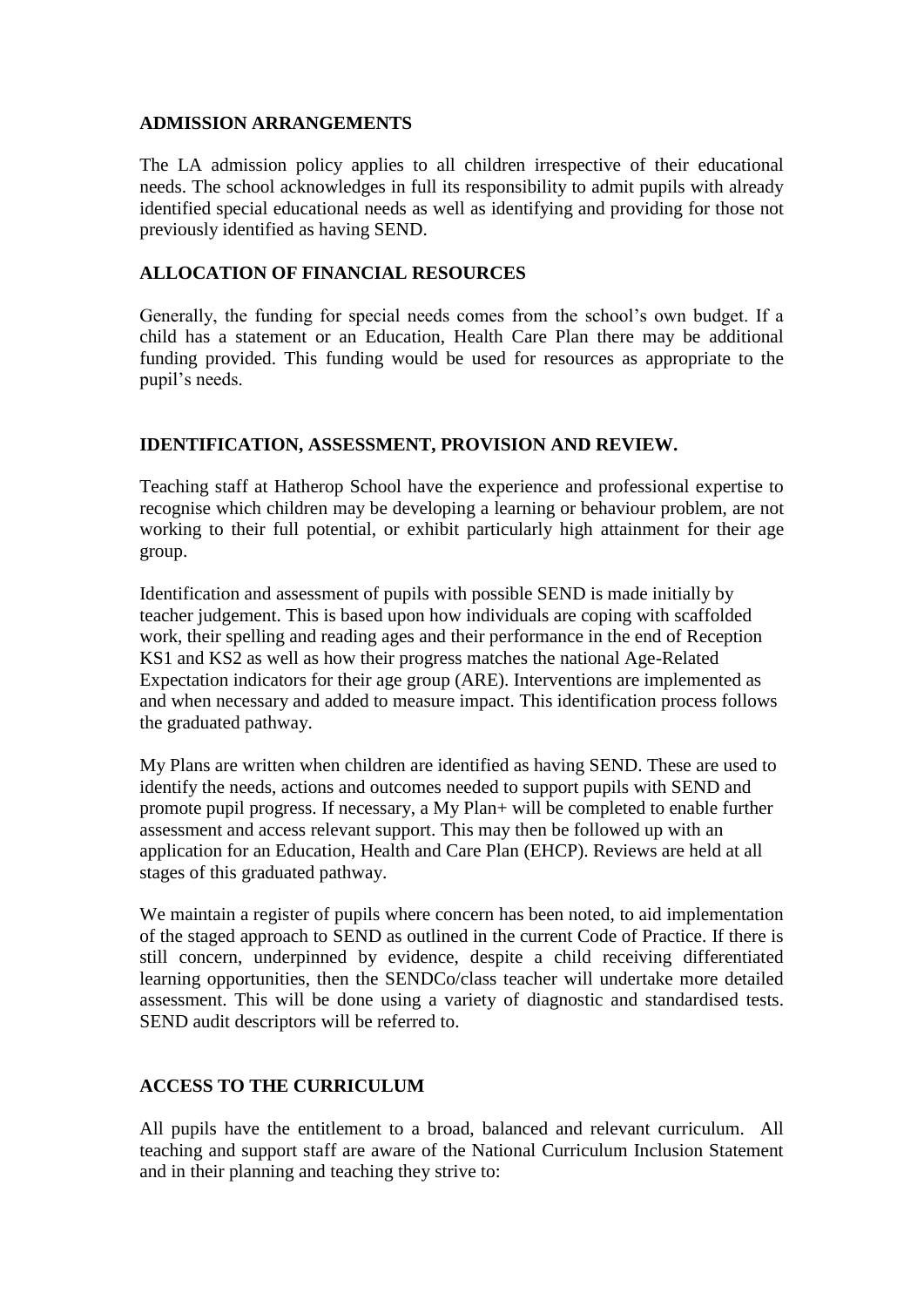- Provide suitable learning challenges
- Meet the pupils' diverse learning needs
- Remove the barriers to learning and assessment.

With advice from and support of the SENDCo, teachers match the learning to the needs and abilities of the pupils. They use a range of strategies to develop the pupils' knowledge, understanding and skills. Where appropriate, materials are modified or support is provided to enable pupils with SEND to access the learning or the assessment processes.

The school acknowledges that its practices make a difference. Because of this the school and teachers regularly review issues related to pupils with SEND and classroom organisation (teaching styles and methods, materials and tasks) to determine how these could be improved.

The school uses small group settings for specific teaching, to develop listening skills, to assist learning and cognition.

# **ACCESS TO THE WIDER CURRICULUM**

All children, including those with SEND, are encouraged to join in all extra-curricular activities.

# **COMMUNICATION WITH PARENTS**

Parents of all children attending the school are fully informed by staff on educational progress through:

- $\bullet$  Written reports July.
- Parent/Teacher Consultation Evenings November and March
- Additionally, parents are encouraged to talk to staff directly if they have a concern.
- My plan/ My plan+ meetings  $3 \times$  per year

Children with SEND have the same provision though closer parental involvement is also achieved by class teacher and SENDCo together.

Parents can access support services such as the Family Information Service (FIS) site. Contact details can be obtained from the SENDCo, or on the Gloucestershire County Council website.

If a parent wishes to make a complaint, the steps are detailed in the general complaints' procedure set out in the school prospectus.

# **ARRANGEMENTS FOR IN-SERVICE TRAINING**

The SENDCo attends courses proved by the Local Authority on specific subjects, and is an active member of the SENDCo cluster group. Other SENDCos within the local clusters group are contacted for advice and information if appropriate.